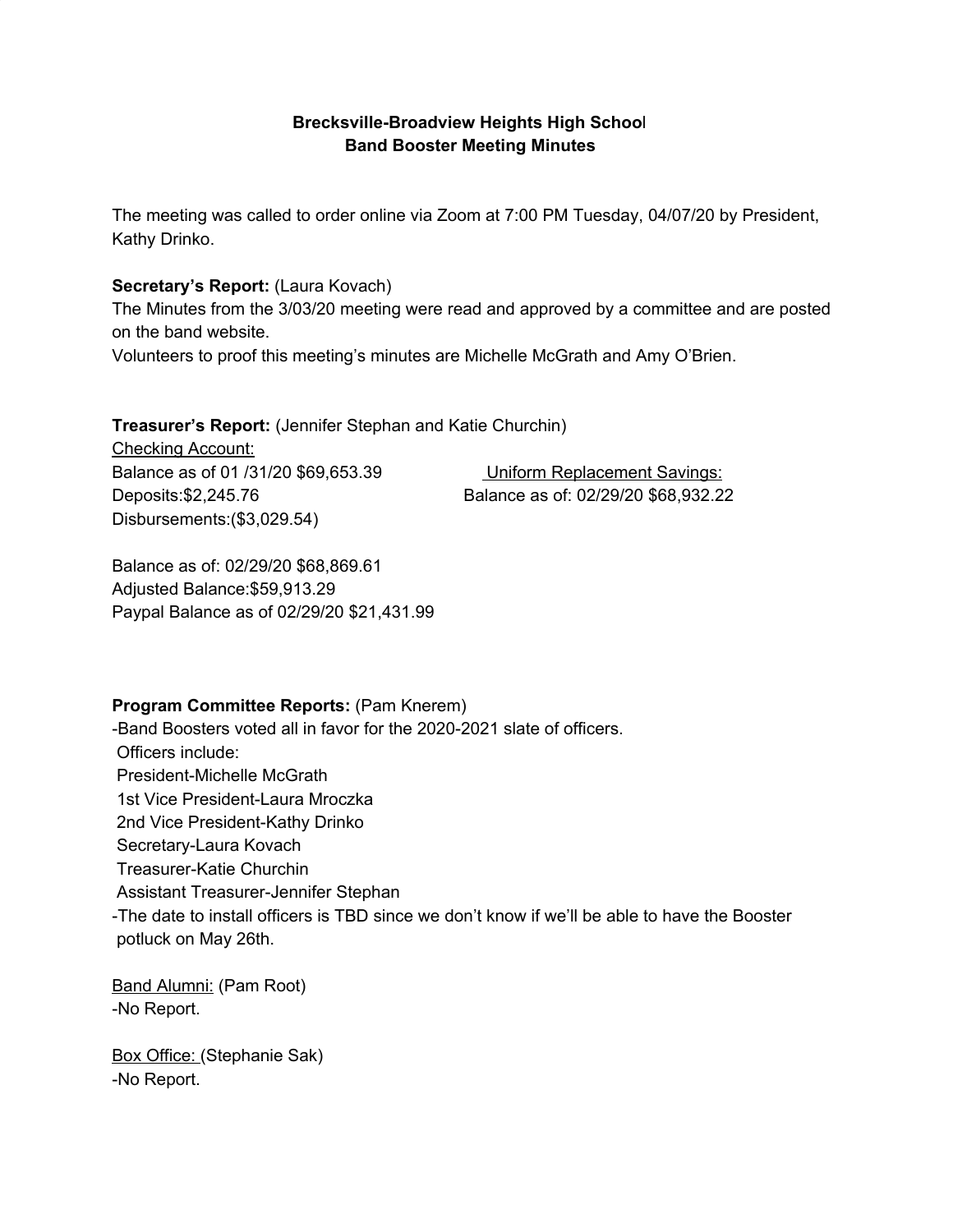Chaperones: (Annette Zywiec and Pam Johnson) -Two chaperones will be needed for the Memorial Day Parade.

Drumline: (Pam Knerem) -No Report.

Hospitality/Game Snacks: (Lisa Weber) -No Report.

Flagline: (Kim Traum and Michelle Goldthorpe) -No Report.

PSO: (Michelle Banks) No Report.

Publicity: (Melissa Burdick) -No Report.

Senior Night: (Amy O'Brien) No Report.

Swarm Board and Decorations: (Lisa Trout) -No Report.

Uniforms: (Lori Reagan, Rima Julien, Sheyenne Uhlir and Linda Gauntner)

-The hoods on the new raincoats were defective so the uniform committee boxed them all up and the coats were shipped back to the plant to be reprinted at no cost whatsoever to the Boosters.

-All Marching Band uniforms will need to be returned to school. A date to turn them in will be determined once the schools are reopened.

-Eighth graders may be asked to purchase black shorts on their own if the eighth grade orientation is cancelled and they cannot be fitted for uniform shorts.

Summer Uniforms: ( Lisa Karakostas, Laura Mroczka and Melinda Torres) -No Report.

Yard Signs: (Alicia Ravagnani) -No Report.

### **Ways and Means Committee Reports:** (Michelle McGrath)

Athletic Programs: ( Melissa Burdick)

-Kathy will meet with Melissa to discuss options for the athletic program due to the current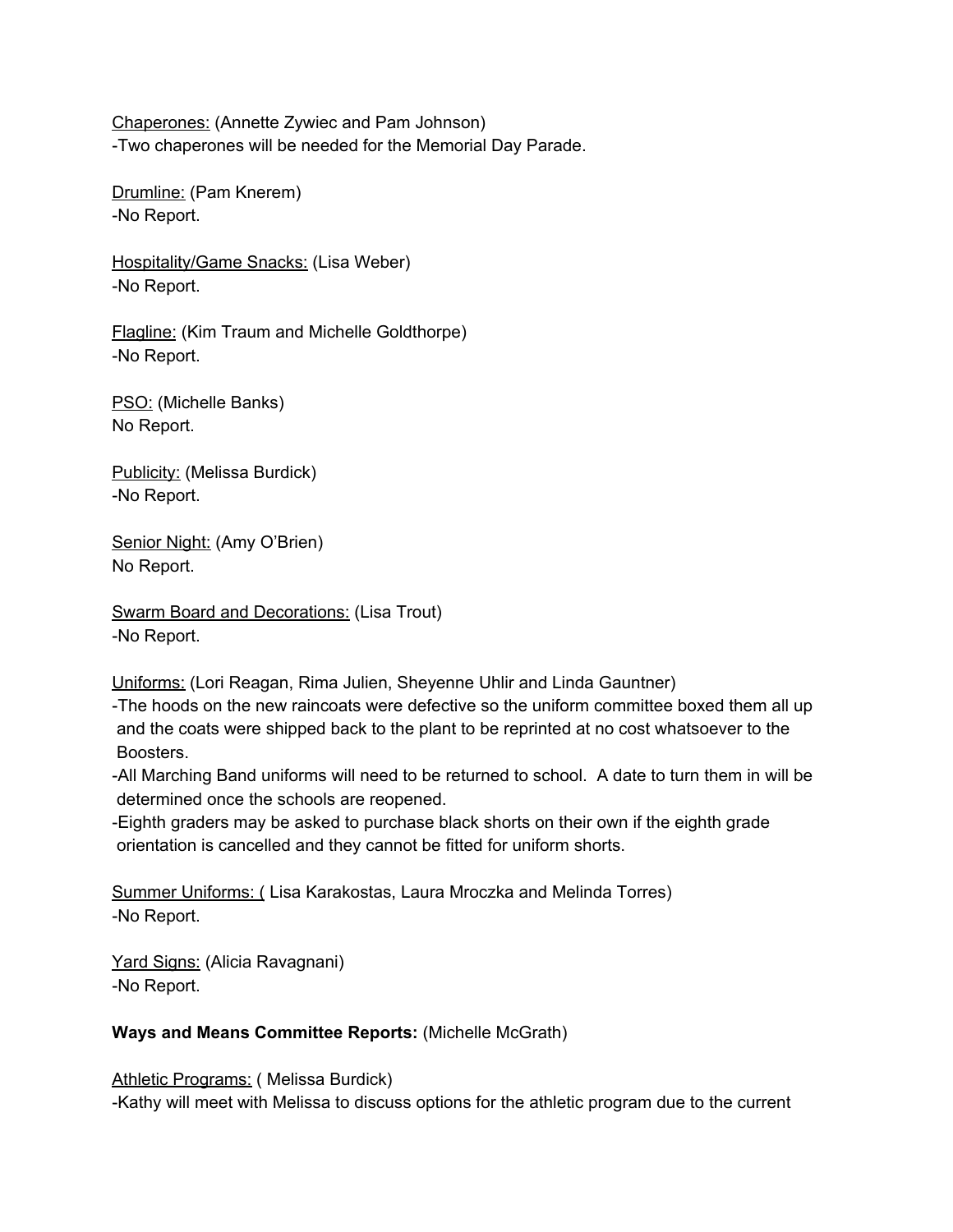situation with many of the small businesses who advertise in the program being closed down. -Some options that may be considered are to cut advertising rates, making the program smaller, etc.

Athletic Program Sales: (Michelle McGrath) -We need to find volunteers to sell programs for the 2020-2021 school year.

Athletic Program Layout: (Kim Traum) -No Report.

Citrus Sales: ( Allison Winokur and Barb Wisniewski) -No Report.

Disney Raffle: (Sue Flis) -No Report.

Endowment/Patrons: (Michele Mihalich) -No Report.

Spirit Wear: (Alicia Ravagnani) -No Report.

Pancake Breakfast/Music in Our Schools Event: (Open) -Cancelled.

Indians Tickets: (Stephanie Sak) -No Report.

# **Band Director's Report:** (Mr. Rex and Mrs. Astey)

-The directors worked with Paul at Great Day Tours to try to reschedule the Disney trip but unfortunately they were not able to find an alternate date that would work.

-All May dates are still on the calendar unless school does not resume on May 1st.

-Mr. Rex reminded students to check their emails regularly for new assignments.

-Band leadership is looking into other options in case the band banquet needs to be re-scheduled.

-Band leadership is looking into having another fun event for students and families to do during Spring break.

-The Boosters donated \$25.00 for the prize for the Band Quarantine Talent Show.

-Everyone will be getting a full refund for the cancelled Disney trip. When these refunds go out has not yet been determined.

# **President's Report:** (Kathy Drinko)

-Kathy thanked the Uniform Committee for all their hard work that went into getting everything